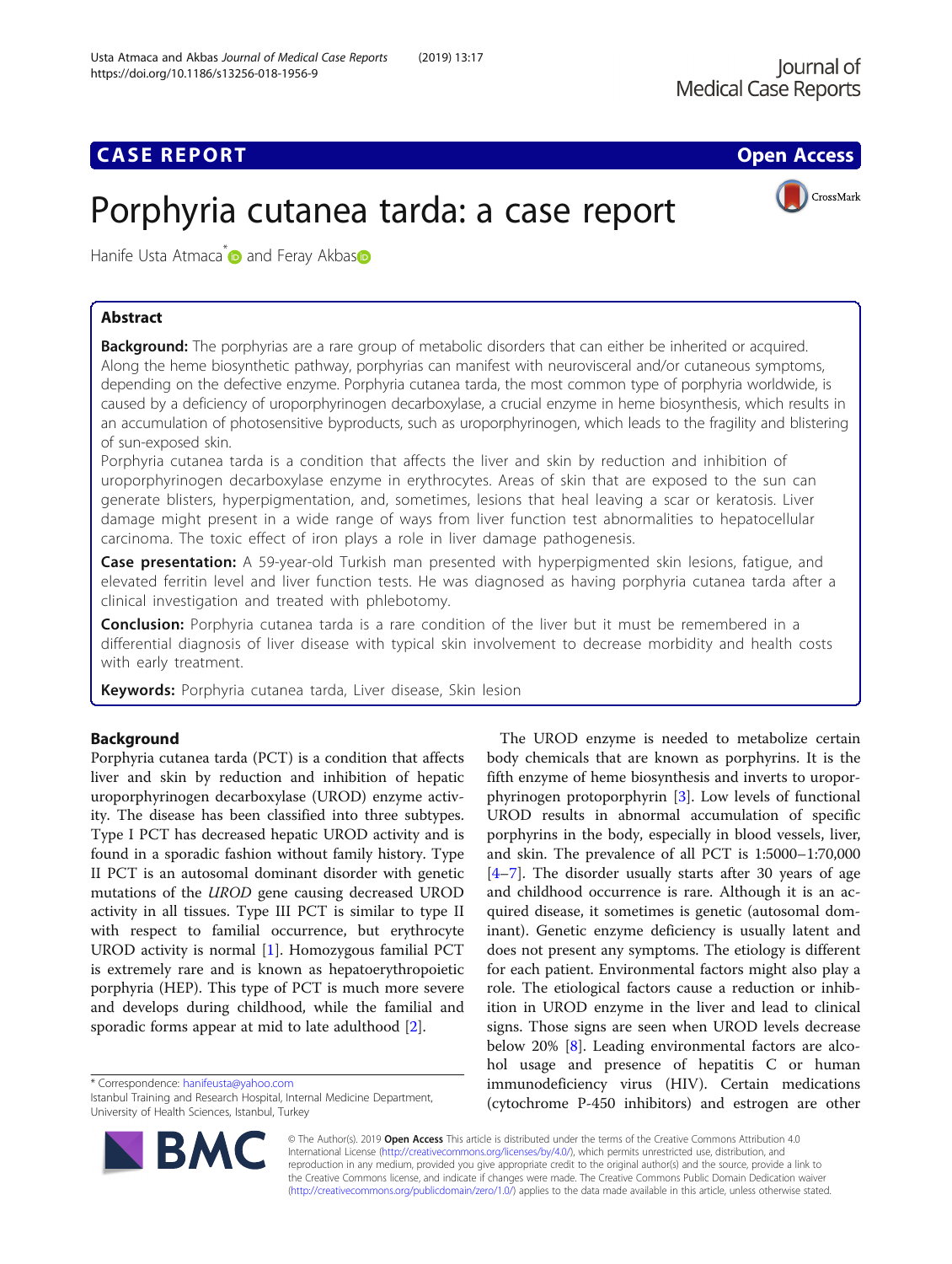etiological factors [\[9](#page-3-0), [10\]](#page-3-0). Some studies show that tobacco smoking is also a risk factor for PCT. Some chemicals (for example, hexachlorobenzene) [\[11](#page-3-0), [12](#page-3-0)], end-stage renal disease, and lupus are rarely found to be related to PCT. All these factors are thought to decrease hepcidin levels in the body and cause iron storage in the liver. However, in most cases, a relationship between symptoms and assumed etiological factors cannot be demonstrated. For example, alcohol intake clearly contributes to the development of the disease but the disease is not common in alcoholics. In most cases, three or more risk factors are present.

#### Case presentation

A 59-year-old Turkish man presented with fatigue, loss of energy, and dark colored urine. When asked, he declared that hyperpigmentation occurred in his hands and face after exposure to sun since last year and sometimes those skin parts blistered and healed leaving a scar. He used to consume alcohol socially but since last year started to take alcohol on a daily basis. His medical history and family history were both unremarkable. He was a butcher and he consumed over 300 gr of meat on most days. He declared that his complaints exaggerated after consuming large amounts of meat.

A physical examination showed that both dorsal regions of his hands had brown pigmented skin lesions. A full skin examination revealed: erosions; scars; and 1-mm, firm, white papules consistent with milieu on the dorsal surface of his hands (Fig. 1). The skin color of his face was also dark and he declared that it happened 6 months ago. His body mass index (BMI) was 38 kg/m2. His pathological laboratory results were as follows: aspartate aminotransferase (AST) 125 U/L (normal 0–50), alanine aminotransferase (ALT) 89 U/L (normal 0–50), gamma-glutamyltransferase (GGT) 1190 U/L (normal 0–55), lactate dehydrogenase (LDH) 268 (normal 0–248), creatine kinase (CK) 174 U/L (normal 0–171), alkaline phosphatase

(ALP) 123 U/L (normal 30–120), ferritin 503 ng/ml (normal 23–336), and vitamin B12 1275 pg/mL (normal 145–914). Hepatitis C, hepatitis B, and HIV tests were negative. Autoimmune screening was negative. Urine color was turbid.

His porphyrin (24-hour urine) was 832 μg/24 hours (normal  $\leq 100$ ); his porphobilinogen (24-hour urine) was  $1.65 \text{ mg}/24 \text{ hours}$  (normal  $\leq 1.65$ ). We could not fractionate the urine porphyrins because we do not have the necessary equipment to measure carboxylate porphyrins (uroporphyrin and hepta-, hexa-, and pentacarboxyl porphyrin) in our hospital.

Our patient was diagnosed as having PCT according to his medical history, typical skin lesions, and supportive laboratory findings. Phlebotomy was started as treatment regimen (450 cc/every 2 weeks). After the sixth phlebotomy, his symptoms regressed and he declared that he felt better. His laboratory analysis also showed improvement (AST 30 U/L, ALT 38 U/L, and ferritin 43 ng/ml. A follow-up was started and an appointment to see him in 3 months was made.

### **Discussion**

In PCT, typical skin lesions, chronic liver disease, and symptoms resulting from iron overload are the most common signs of the disease. It usually presents with skin lesions. Skin parts that are exposed to the sun, such as the hands and face, are most commonly affected and patients have extreme photosensitivity. Easily bruised and blistered skin is common. Scars might develop or skin can get thicker and harder as seen in sclerosis, which in this case is called pseudosclerosis [[13](#page-3-0)]. As commonly seen in patients with PCT, our patient also had atrophic and hyperpigmented skin lesions. There were no typical clinical signs or autoimmune laboratory findings for scleroderma. Thus we eliminated scleroderma in differential diagnosis. A lack of abdominal pain and neuropsychiatric findings of acute intermittent porphyria, discarded variegate porphyria and hereditary coproporphyria.

In patients with PCT, hepatic UROD activity is significantly reduced (mean 0.43 U/mg protein; range 0.25–0.99) as compared to normal individuals (mean 1.61 U/mg protein; range 1.27–2.42). Also, erythrocyte UROD activity is decreased in these patients. Iron overload in the liver causes liver damage. An oxidized form of uroporphyrinogen which is called uroporphomethene is an inhibitor decreasing UROD enzyme activity [[14](#page-3-0)]. Uroporphomethene oxidation of uroporphyrinogen is iron dependent and it has an important role in PCT pathogenesis.

The UROD enzyme is vital to metabolize some chemicals in the body that are called porphyrins. Low functional UROD levels cause abnormal accumulation of porphyrins in blood, liver, and skin. PCT symptoms

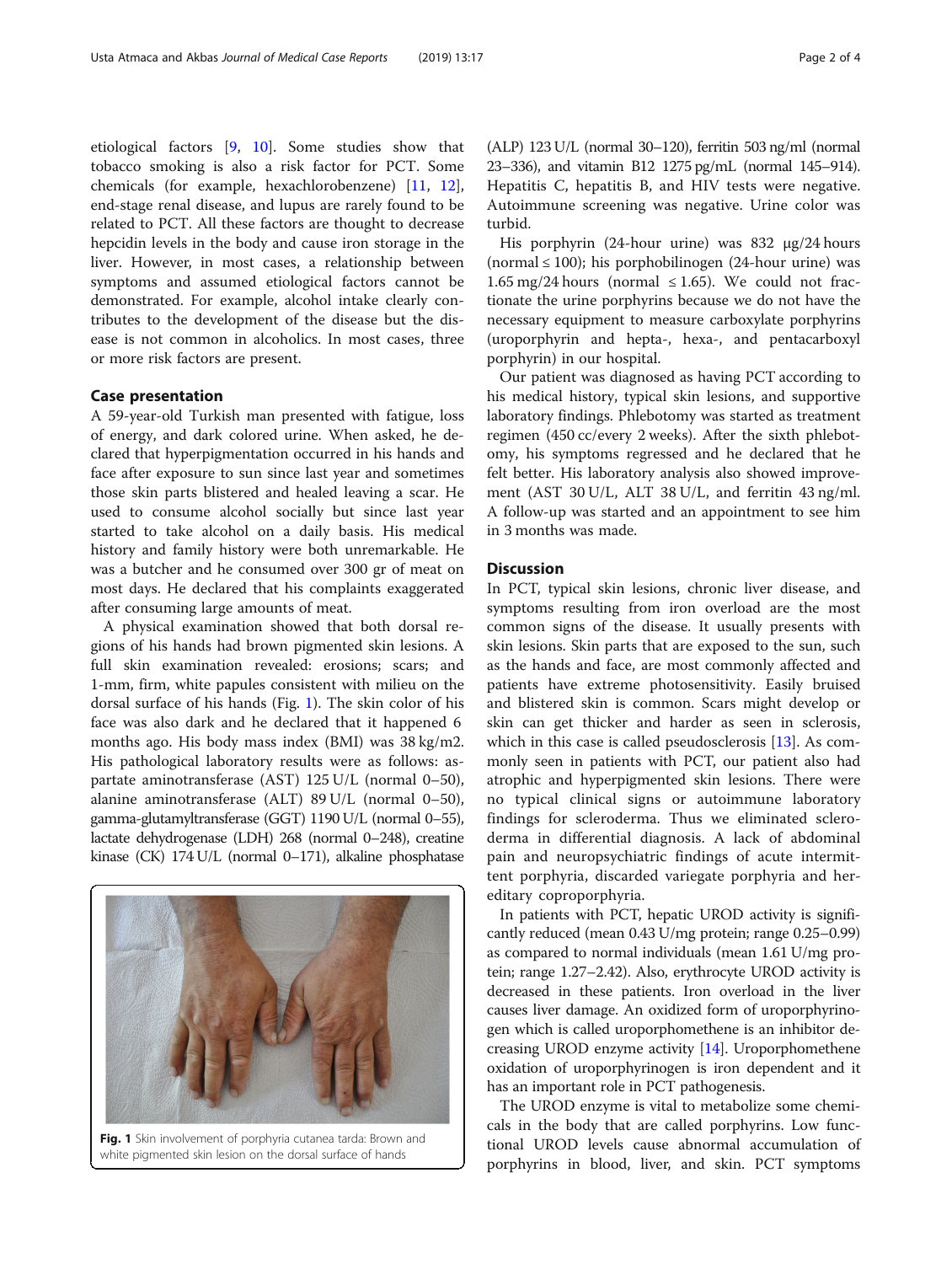occur after abnormal accumulation of porphyrin and related chemicals. When they accumulate in the liver, they might cause toxic damage.

Liver involvement can present with iron overload in the liver (hepatic siderosis), fat overload in the liver (steatosis), and liver inflammation (portal triaditis and periportal fibrosis). Liver damage might present in a wide spectrum ranging from liver enzyme elevation to hepatic carcinoma. Our patient had a history of alcohol intake and his symptoms worsened after alcohol consumption. Alcohol increases iron absorption resulting in iron accumulation in the liver, it stimulates hepatic δ-aminolevulinate synthase (ALA) and free radical production and is independently hepatotoxic [[15](#page-3-0)].

Clinical symptoms are usually related to abnormally elevated iron levels in the liver, yet the relationship between iron overload and PCT is not completely clear because there is not a certain hepatic iron level found to be related to PCT. Some patients with symptomatic PCT have normal iron levels. HFE gene mutation prevalence is increased in PCT [[16,](#page-3-0) [17\]](#page-3-0). HFE gene mutation might cause hemochromatosis which is a disease characterized by iron accumulation in the body, especially in the liver. Hemochromatosis is related to low hepcidin levels which is the major factor in iron absorption and regulation of iron in the gastrointestinal system (GIS) and liver.

The diagnosis of PCT depends on the definition of characteristic symptoms, a detailed history, clinical evaluation, and some special tests (blood test, urine test, stool test and skin biopsy). An increase in uroporphyrin and heptacarboxyl porphyrin levels in urine is important for diagnosis. In our case, elevation in 24-hour porphyrin and porphobilinogen supported our diagnosis although they are not specific for the disease. Increased carboxylic porphyrins in urine is more specific (more increase in 8-carboxylic, with lesser increases in 7, 6, 5, and 4- carboxylic porphyrins) for diagnosis. In our case, their levels could not be measured due to lack of equipment in our hospital.

Familial PCT can be diagnosed by the presence of a low amount of UROD enzyme in erythrocytes. A diagnosis is made by testing the urine of the patient or a family member for porphyrins and/or analyzing UROD enzyme activity.

PCT treatment targets specific symptoms of patients. Treatment needs to involve a team of experts including general internists, hematologists, dermatologists, and hepatologists. PCT is the most benign type of porphyria and the treatment is effective for both familial and sporadic forms. The standard treatment of PCT is regular phlebotomy to decrease iron and porphyrin levels in the liver. The suggested approach is to make a phlebotomy of one whole blood unit (450 cc) every 2 weeks until the ferritin level reaches approximately 20 ng/mL [\[18,](#page-3-0) [19](#page-3-0)]. Independent from verified iron overload, this is the routine treatment in most porphyria centers. Phlebotomy is a safe and easy method of extraction of blood via blood vessels. As most of the iron in the body is in blood cells, regular phlebotomies decrease extreme iron levels. Regularly performed phlebotomies cause full remission in most cases. Usually 5–8 phlebotomies are needed to achieve full remission.

In some cases, patients can be treated with low-dose antimalarial drugs such as hydroxychloroquine or chloroquine, drugs that act as mobilizers of porphyrins from the liver, by transforming hepatocyte porphyrins into water-soluble complexes which are excreted in urine. This method is usually applied to patients who have anemia or blood vessel problems or do not want to have multiple phlebotomies. The dosage of the medication here is important. Actual doses might cause worsening of the photosensitivity and elevation of porphyrin levels. The suggested dose is 100 mg hydroxychloroquine twice a week or 125 mg chloroquine twice a week [[20](#page-3-0)–[22](#page-3-0)]. This regime is as effective as phlebotomy treatment, has lower cost, and is easier. There was no difference for treatment results between 2 × 100 mg chloroquine/week and 450 ml phlebotomy/2 weeks other than patients receiving chloroquine showed better compliance [\[23\]](#page-3-0).

Iron chelators are iron binding drugs that cause iron to dissolve in water and get renally extracted. Iron chelators are less effective than phlebotomy or antimalarial treatments. However, they can be used in selected patients such as patients with end-stage renal disease on dialysis.

Patients with PCT are suggested to quit smoking tobacco and alcohol intake as these might trigger their disease. They should avoid direct exposure to the sun using a double layer of clothing, wide hats, gloves, and sun glasses. Orally administered analgesics might be used for painful skin lesions. It is important to prevent infection of skin lesions and, when it occurs, antibiotics need to be used. Full remission is possible with treatment of PCT but relapse is possible. Relapse treatment is the same as primary treatment.

#### Conclusion

In our opinion, this case is rare because it was not diagnosed for a long time because the skin signs were indistinct at the beginning and elevated liver enzymes were considered a consequence of regular alcohol intake. PCT is a rare condition of the liver that is usually overlooked, but it must be remembered in a differential diagnosis of liver disease with typical skin involvement to decrease morbidity and health costs with possible early treatment. Correct definition of skin lesions in the presence of liver damage facilitates the diagnosis.